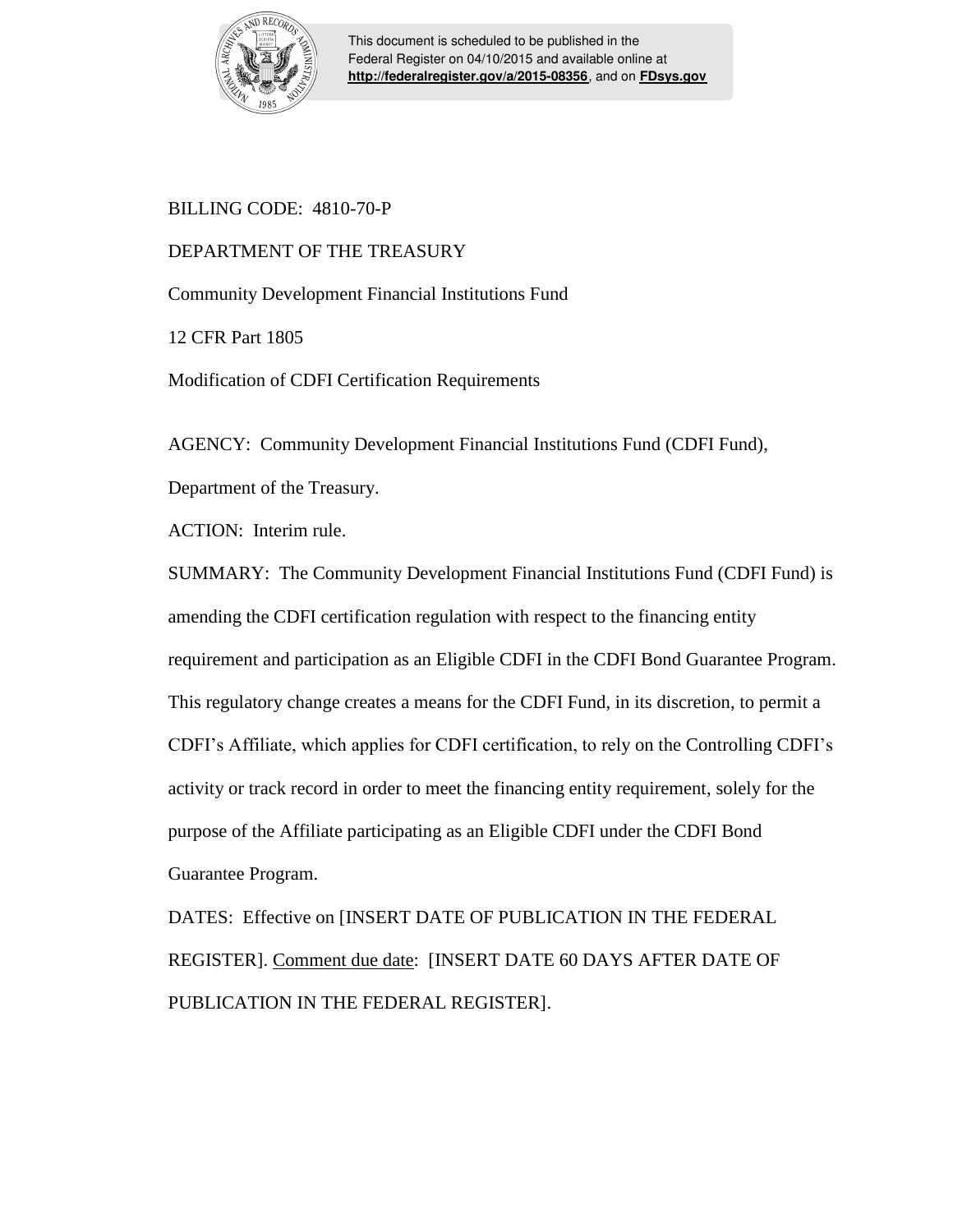ADDRESSES:All comments concerning this revised interim rule should be addressed to the Certification, Compliance Monitoring and Evaluation Manager, Community Development Financial Institutions Fund, Department of the Treasury, 1500 Pennsylvania Avenue NW, Washington DC 20220; by email to; by email to [cdfihelp@cdfi.treas.gov;](mailto:cdfihelp@cdfi.treas.gov) or by facsimile at (202) 453-2466.

Electronic Submission of Comments: Interested persons are encouraged to submit comments electronically through the Federal eRulemaking Portal at http://www.regulations.gov. Electronic submission of comments allows the commenter maximum time to prepare and submit a comment, ensures timely receipt, and enables the Department to make them available to the public. Comments submitted electronically through the http://www.regulations.gov website can be viewed by other commenters and interested members of the public. Commenters should follow the instructions provided on that site to submit comments electronically.

All properly submitted comments will be available for inspection and downloading at http://www.regulations.gov. In general, comments received, including attachments and other supporting materials, are part of the public record and are available to the public. Do not submit any information in your comment or supporting materials that you consider confidential or inappropriate for public disclosure.

FOR FURTHER INFORMATION CONTACT: David Meyer, Acting Manager, Certification, Compliance Monitoring and Evaluation, by mail to the CDFI Fund, Department of the Treasury, 1500 Pennsylvania Avenue NW, Washington DC 20220; by email to [cdfihelp@cdfi.treas.gov;](mailto:cdfihelp@cdfi.treas.gov) or by facsimile at (202) 453-2466 (This is not a toll free number).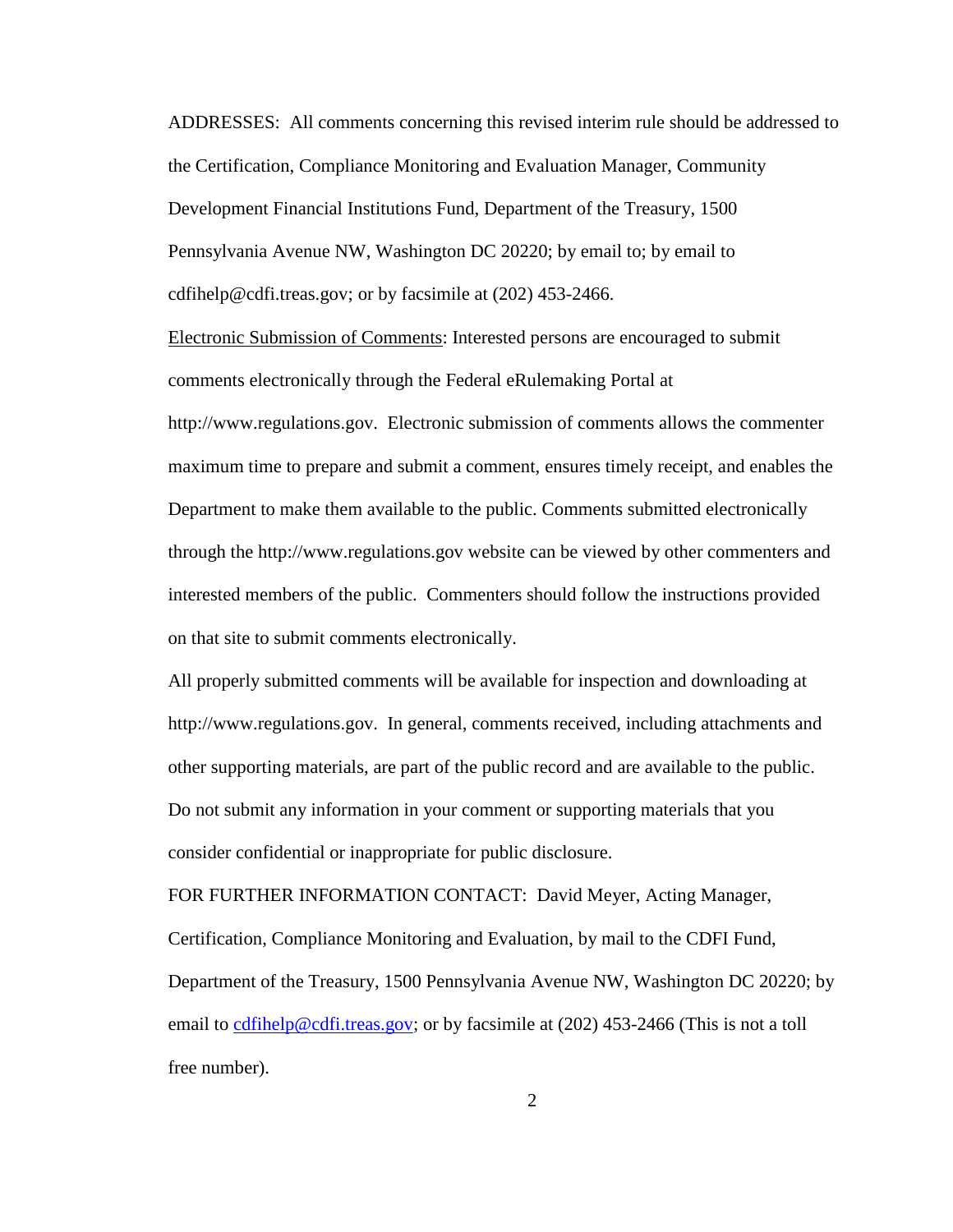SUPPLEMENTARY INFORMATION: The CDFI Fund, Department of the Treasury, was established by the Community Development Banking and Financial Institutions Act of 1994, as amended (12 U.S.C. 4701 *et seq.)*. The mission of the Community Development Financial Institutions Fund (CDFI Fund) is to increase economic opportunity and promote community development investments for underserved populations in distressed communities in the United States. Its long-term vision is to economically empower America's underserved and distressed communities. The CDFI Fund's programs are designed to facilitate the flow of lending and investment capital to distressed communities and to individuals who have been unable to take full advantage of the financial services industry. Access to credit, investment capital, and financial services are essential ingredients for creating and retaining jobs, developing affordable housing, revitalizing neighborhoods, unleashing the economic potential of small businesses, and empowering people.

An important component of the CDFI Fund's authority is the certification of entities as Community Development Financial Institutions (CDFIs), which permits such entities to have access to financial assistance through the Community Development Financial Institutions Program (CDFI Program) and other CDFI Fund programs, including the CDFI Bond Guarantee Program.

Through the CDFI Bond Guarantee Program, the Secretary of the Treasury provides a Guarantee for Bond(s) issued by a Qualified Issuer as part of a Bond Issue. In turn, the Qualified Issuer uses Bond Proceeds to make Bond Loans to Eligible CDFIs for Eligible Purposes, as those terms are defined in 12 CFR 1808.102. Under the CDFI Bond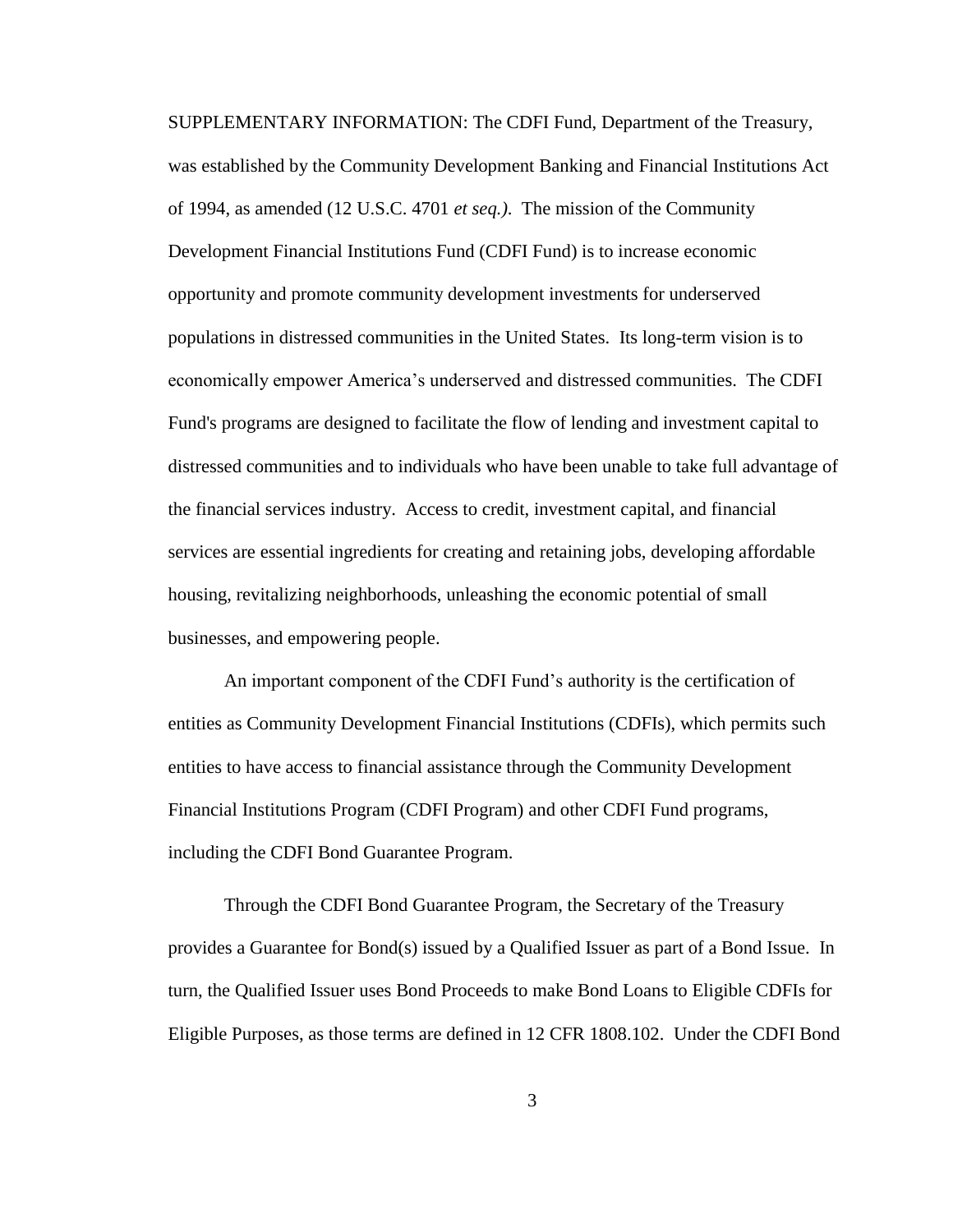Guarantee Program, for a CDFI to be an Eligible CDFI, the CDFI must be certified by the CDFI Fund as meeting certification requirements (see 12 CFR 1808.202(a)).

In order for an entity to be certified as a CDFI, it must meet six criteria that are set forth in the regulation that governs CDFI certification: (i) primary mission (12 CFR 1805.201(b)(1)); (ii) financing entity (12 CFR 1805.201(b)(2)); (iii) Target Market (12 CFR 1805.201(b)(3)); (iv) Development Services (12 CFR 1805.201(b)(4)); (v) accountability  $(12 \text{ CFR } 1805.201(b)(5))$ ; and  $(vi)$  non-government entity  $(12 \text{ CFR } 1605.201(b)(5))$ 1805.201(b)(6)).

The CDFI Fund is amending the CDFI certification regulation only with respect to the financing entity requirement and participation as an Eligible CDFI in the CDFI Bond Guarantee Program. This regulatory change creates a means for the CDFI Fund, in its discretion, to permit a CDFI's Affiliate (as defined in 12 CFR 1805.104(b)), which applies for CDFI certification, to rely on the Controlling CDFI's activity or track record in order to meet the financing entity requirement, solely for the purpose of the Affiliate participating as an Eligible CDFI under the CDFI Bond Guarantee Program.

In other words, this revised regulation states that, for purposes of participating in the CDFI Bond Guarantee Program, the Eligible CDFI, if it is an Affiliate of a CDFI, need not meet the financing entity requirement based on its own merit or activity but may instead rely on the financing entity track record of the affiliated CDFI. This regulatory revision affects only the Affiliate's ability to meet the financing entity requirement for CDFI certification: said entity must meet the other five certification criteria in accordance with the existing regulation.

4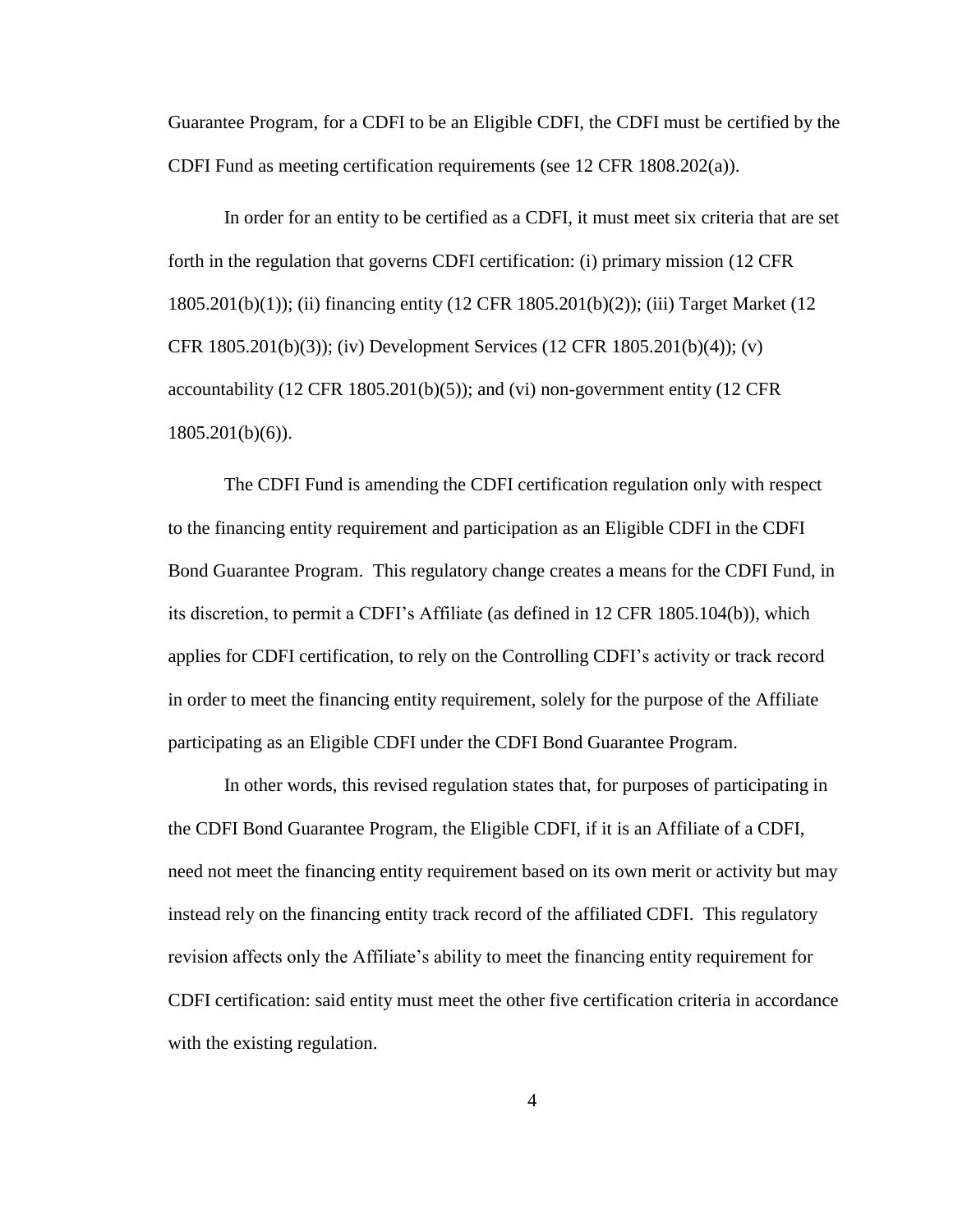Further, in this revised regulation, the CDFI Fund reserves the authority, in its discretion, to set additional parameters and restrictions on the financing entity requirement, which will be set forth in the Notice of Guarantee Availability (NOGA) for a particular application round of the CDFI Bond Guarantee Program. Such additional parameters or restrictions may include, for example, (i) a deadline by which the Affiliate must meet the financing entity requirement based on its own merit or activity, rather than relying on that of the affiliated CDFI, and (ii) a requirement that the affiliated CDFI must maintain its CDFI certification until such time that the Affiliate is able to meet all CDFI certification requirements based on its own merit or activity.

Regulatory Analysis and Notices

### Executive Order 12866

It has been determined that this rule is not a significant regulatory action as defined in Executive Order 12866. Therefore, a regulatory assessment is not required. Regulatory Flexibility Act

Because no notice of proposed rulemaking is required under the Administrative Procedure Act (5 U.S.C. 553) or any other law, the Regulatory Flexibility Act does not apply.

#### Paperwork Reduction Act

The collections of information contained in this interim rule have been previously reviewed and approved by the Office of Management and Budget (OMB) in accordance with the Paperwork Reduction Act of 1995 and assigned OMB Control Numbers 1559– 0006, 1559–0021, and 1559–0022. An agency may not conduct or sponsor, and a person is not required to respond to, a collection of information unless it displays a valid control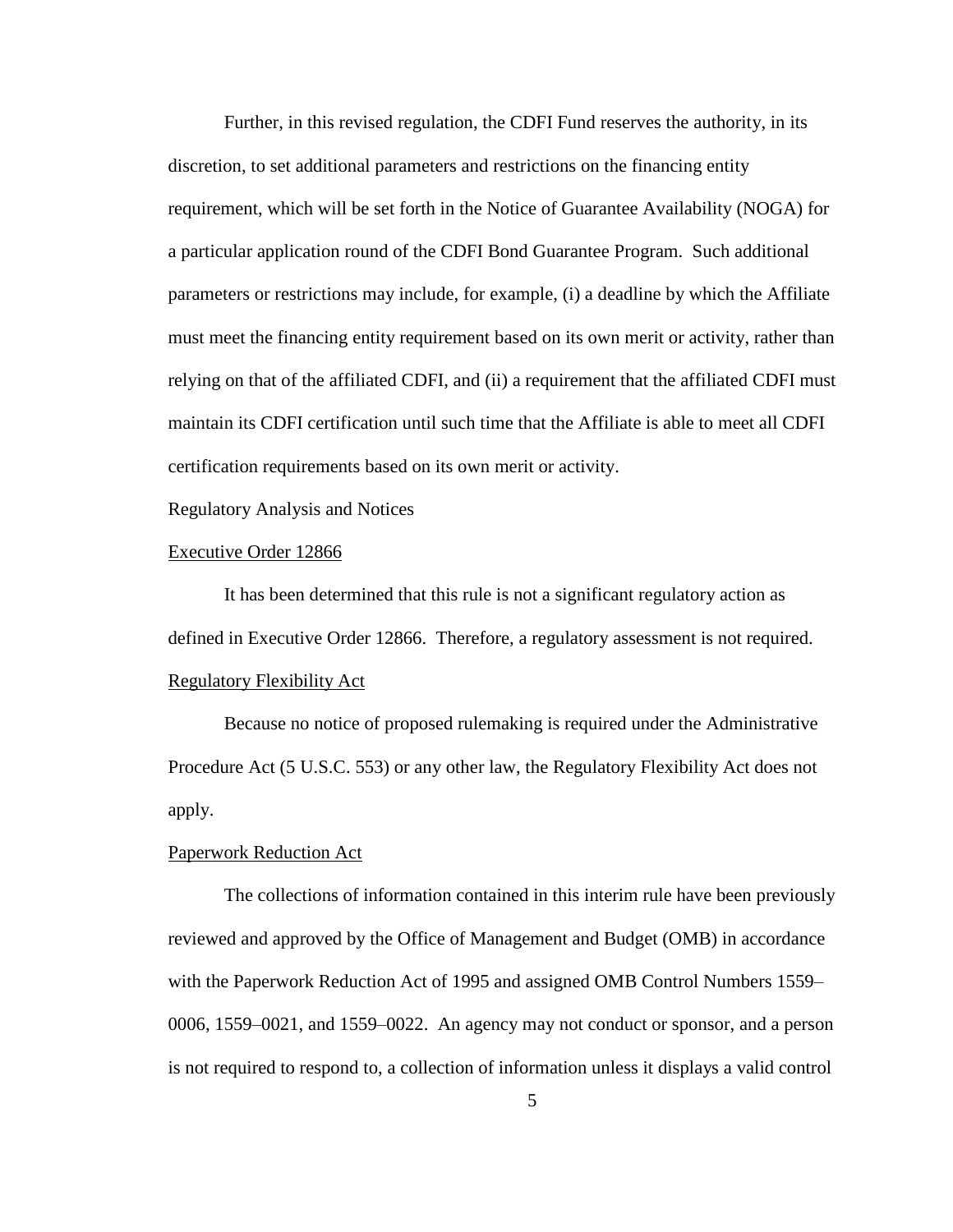number assigned by OMB. This document restates the collections of information without substantive change.

## National Environmental Policy Act

This revised interim rule has been reviewed in accordance with 12 CFR part 1815. The CDFI Fund's Environmental Regulations under the National Environmental Protection Act of 1969 (NEPA) require that the CDFI Fund adequately consider the cumulative impact proposed activities have upon the human environment. It is the determination of the CDFI Fund that the interim rule does not constitute a major federal action significantly affecting the quality of the human environment and, in accordance with the NEPA and the CDFI Fund Environmental Quality Regulations, 12 CFR part 1815, neither an Environmental Assessment nor an Environmental Impact Statement is required.

## Administrative Procedure Act

Because this interim rule relates to loans and grants, notice and public procedure and a delayed effective date are not required pursuant to the Administrative Procedure Act, 5 U.S.C. 553(a)(2).

#### Catalogue of Federal Domestic Assistance Number

Community Development Financial Institutions Program – 21.020.

List of Subjects in 12 CFR Part 1805

Community development, Grant programs-housing and community development, Loan programs-housing and community development, Reporting and recordkeeping requirements, Small businesses.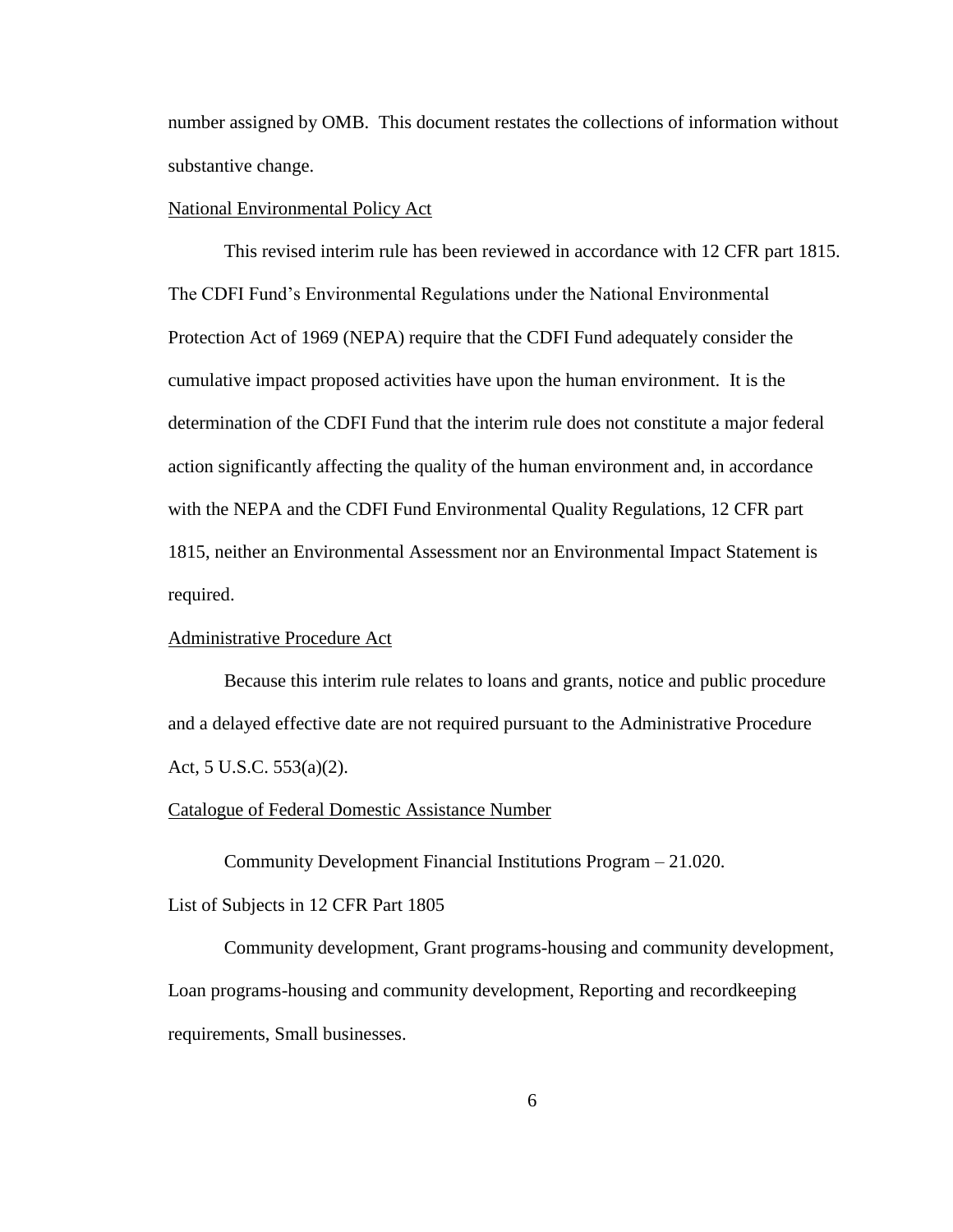Amendment to the Regulations

For the reasons discussed in the preamble, the CDFI Fund is amending 12 CFR chapter XVII, part 1805 as follows:

# PART 1805—COMMUNITY DEVELOPMENT FINANCIAL INSTITUTIONS PROGRAM

1. The authority citation for part 1805 continues to read as follows:

Authority: 12 U.S.C. 4703, 4703 note, 4710, 4717; and 31 U.S.C. 321.

2. Section  $1805.201(b)(2)$  is revised to read as follows:

§ 1805.201 Certification as a Community Development Financial Institution.

- **\* \* \* \***
	- (b)  $* * * *$

(2) *Financing entity*. (i) A CDFI shall be an entity whose predominant business activity is the provision, in arms-length transactions, of Financial Products, Development Services, and/or other similar financing. An Applicant may demonstrate that it is such an entity if it is  $a(n)$ :

(A) Depository Institution Holding Company;

(B) Insured Depository Institution, Insured Credit Union, or State-Insured Credit Union; or

(C) Organization that is deemed by the CDFI Fund to have such a predominant business activity as a result of analysis of its financial statements, organizing documents, and any other information required to be submitted as part of its application. In